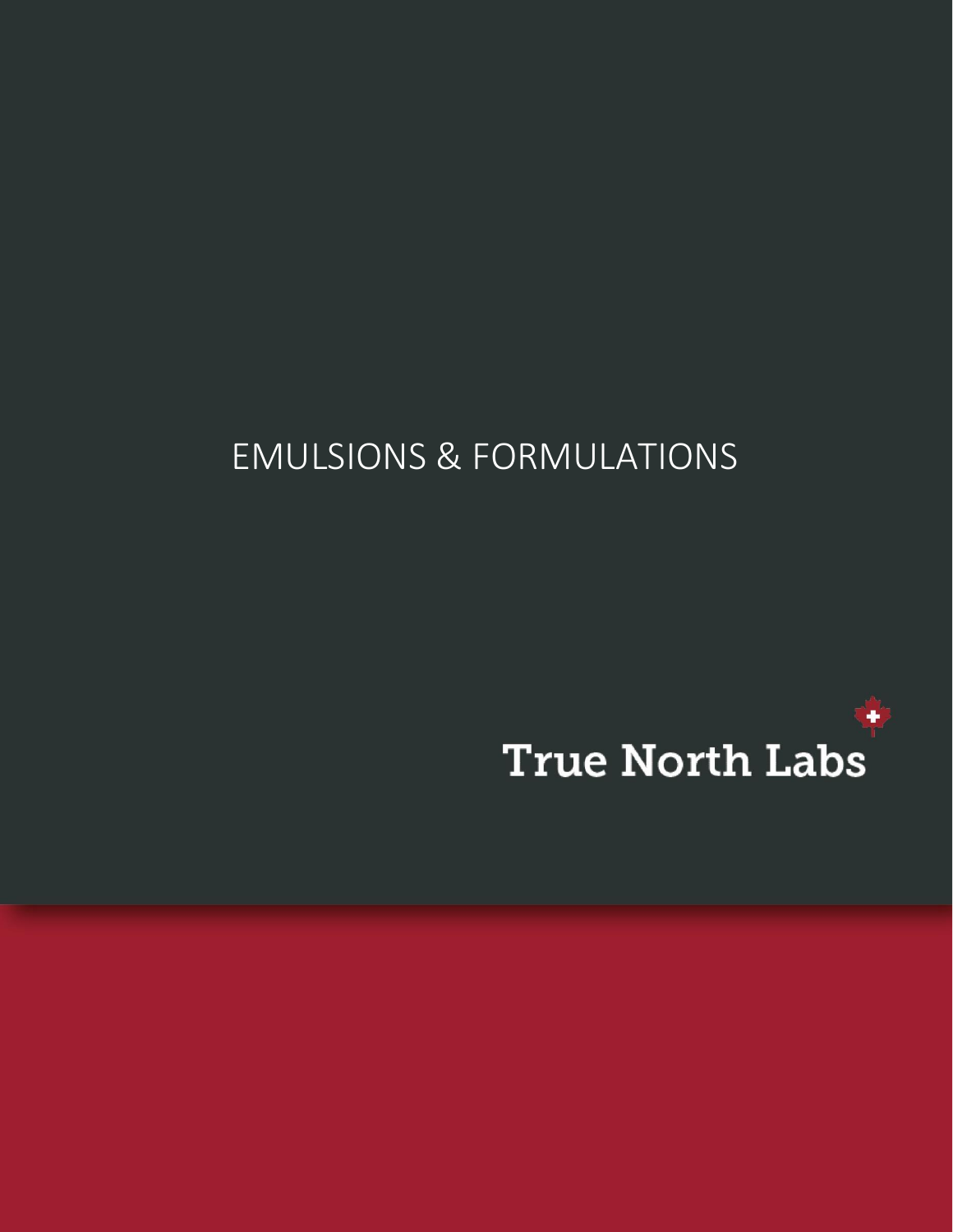## **INTRODUCTION**

#### WHAT ARE THE KEYS TO UNLOCKING CANNABINOIDS WHEN LOOKING FOR PRODUCT **D E V E L O P M E N T ?**

#### **T H E P L A N T - B A S I C M A T E R I A L**

Starting with high quality material is the key/most important step of the process. Without this all processes down the line are compromised.

We work with Swiss and central European growers to minimize the environmental impact and only those who maintain the highest standards. Soil tests, environmental impact and pesticide free growing programs are critical to our selection process. We select phenotypes based on cannabinoid content and terpene profile and we carefully monitor and analyse the environmental conditions, moisture content and storage conditions

All our raw materials are put through a rigorous qualification process that includes multiple analysis for heavy metals, pesticides and micro-bio

#### **T H E E X T R A C T – T H E P U R I F I C A T I O N O F CANNABINOIDS STARTING WITH RAW PLANT M A T E R I A L**

Everything we do is done to the highest standards in our facility in the heart of Switzerland.

Ten years extraction experience in the North American markets has taught us that inline cryogenic ethanol extraction yields the best results. Separating the cannabinoids from the plant material, leaving behind undesirables like chlorophylls, lipids and fats followed by cold filtration yields a 'crude oil' of the highest quality

The next step - distillation further removes undesirables from the crude oil material leaving us with a high purity CBD extract that is clean and standardized.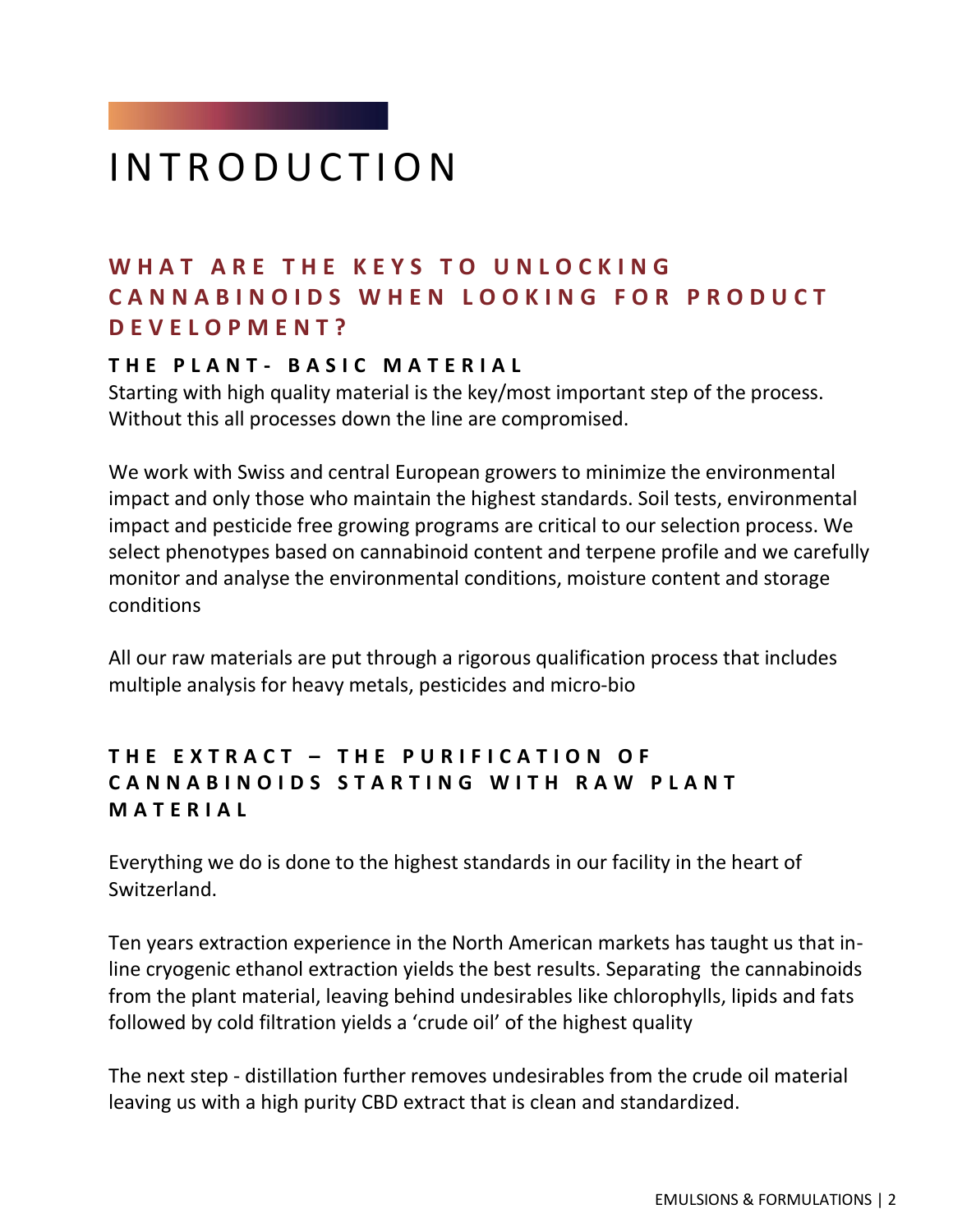If further refinement is required for the production of crystalline cannabinoid in its purest form we have a number of options to choose form including crystallization in a glass reactor or flash chromatography. We control every step of the process in our own facility.

#### **F O R M U L A T I O N A N D I N F U S I O N**

With the best quality raw materials we can help you unlock the full potential of cannabinoid ingredients. Extracts that are standardized are the basis for consistent high quality products

#### **T H E P R O D U C T**

Using our high bioavailability water soluble technology, we are able to create custom tailored solutions that take into account primary packaging materials, compatibility of formulation ingredients and shelf stability over time.

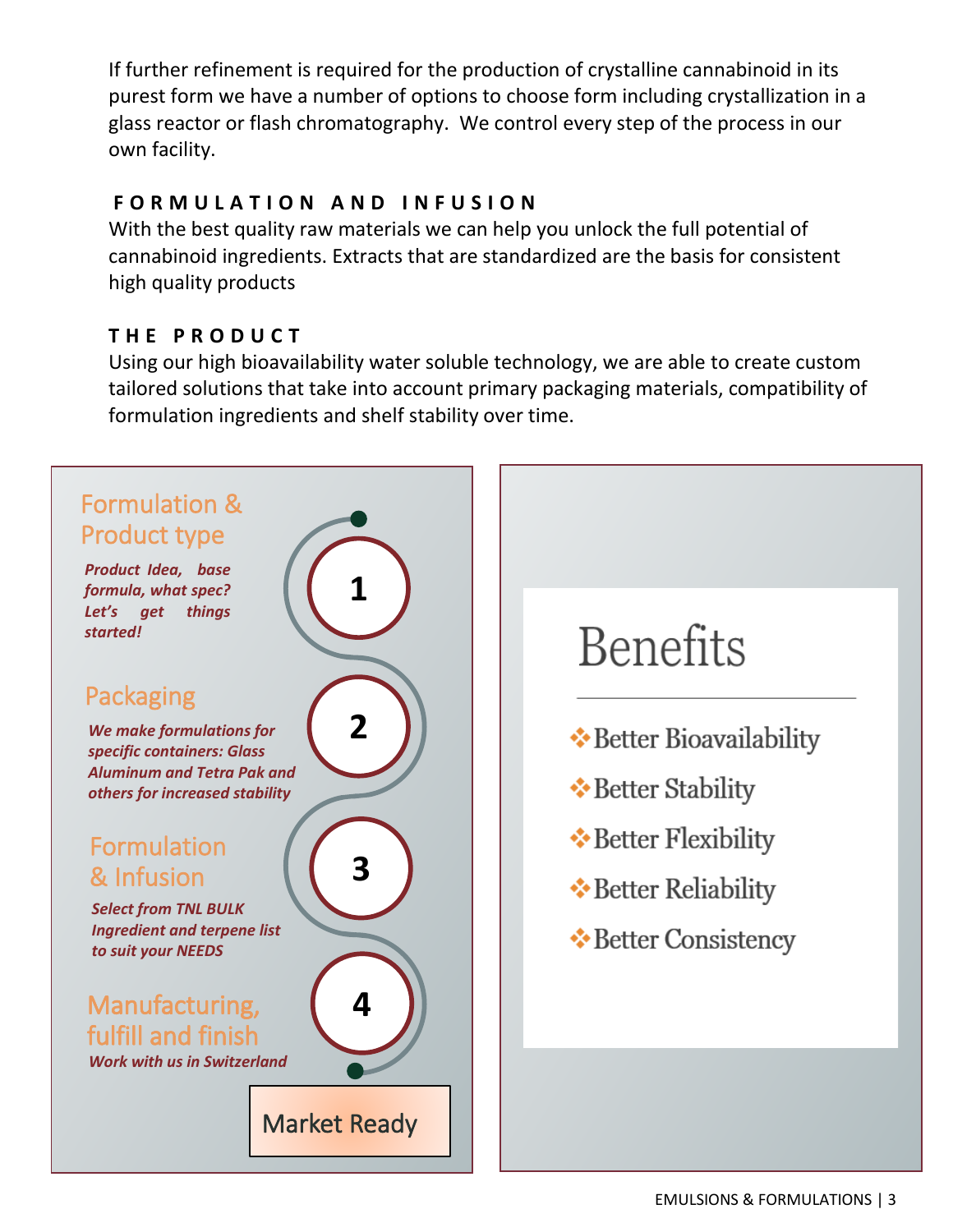| O |  |
|---|--|
| п |  |
| О |  |
| п |  |
|   |  |

#### **Types of Emulsions**

- **Oil in water (O/W): An O/W emulsion consists of oil (or other nonpolar liquid) dispersed in water. Milk is a good example of an O/W emulsion, as it consists of fat globules (dispersed phase) in water (dispersing medium).**
- **Water in oil (W/O): A W/O emulsion consists of water dispersed in oil. Butter and margarine are examples of W/O emulsions. A small amount of water is dispersed in a larger volume of oil.**



#### **E**mulsions are common in cooking **a n d e v e r y d a y p r o d u c t s**

- **Oil and water, when vigorously shaken**
- **Egg yolk (water and fat emulsified by lecithin)**
- **Vinaigrette (an emulsion of oil and water)**
- **Butter (an emulsion of water in fat)**
- **Mayonnaise (oil in water stabilized by lecithin in egg yolk)**

### **EMULSION ARE THE SCIENCE OF A B A L A N C E B E T W E E N C H E M I S T R Y A N D P H Y S I C S**

#### **W H A T A R E E M U L S I O N S ?**

An emulsion is a homogeneous, colloidal mixture of two or more liquids that normally don't mix

#### **T Y P E S O F E M U L S I O N S**

There is one key element that each emulsion needs. An emulsifier who has the property of combining the two unmixable parts. Emulsifiers have two elements: One is called hydrophilic (non polar)-meaning it likes water, the other part is hydrophobic (polar)-meaning it likes oil. The emulsifier is the free agent which brings both sides together, it lowers the chemical energy between oil and water and makes them like each other. This allows oil to be suspended in water and the other way around.

#### **H O W E M U L S I F I C A T I O N W O R K S**

The production of an emulsion usually needs new external energy. The energy breaks up the big oil droplets dramatically increasing the surface area. As new surfaces are created, the emulsifier steps in the fill the gap and stabilize the interface between the two.

#### WHY EMULSIONS LOOK CLOUDY

Emulsions tend to look cloudy because of the suspension of oil droplets in water. Because of this event, the light is scattered when it passes through the emulsion.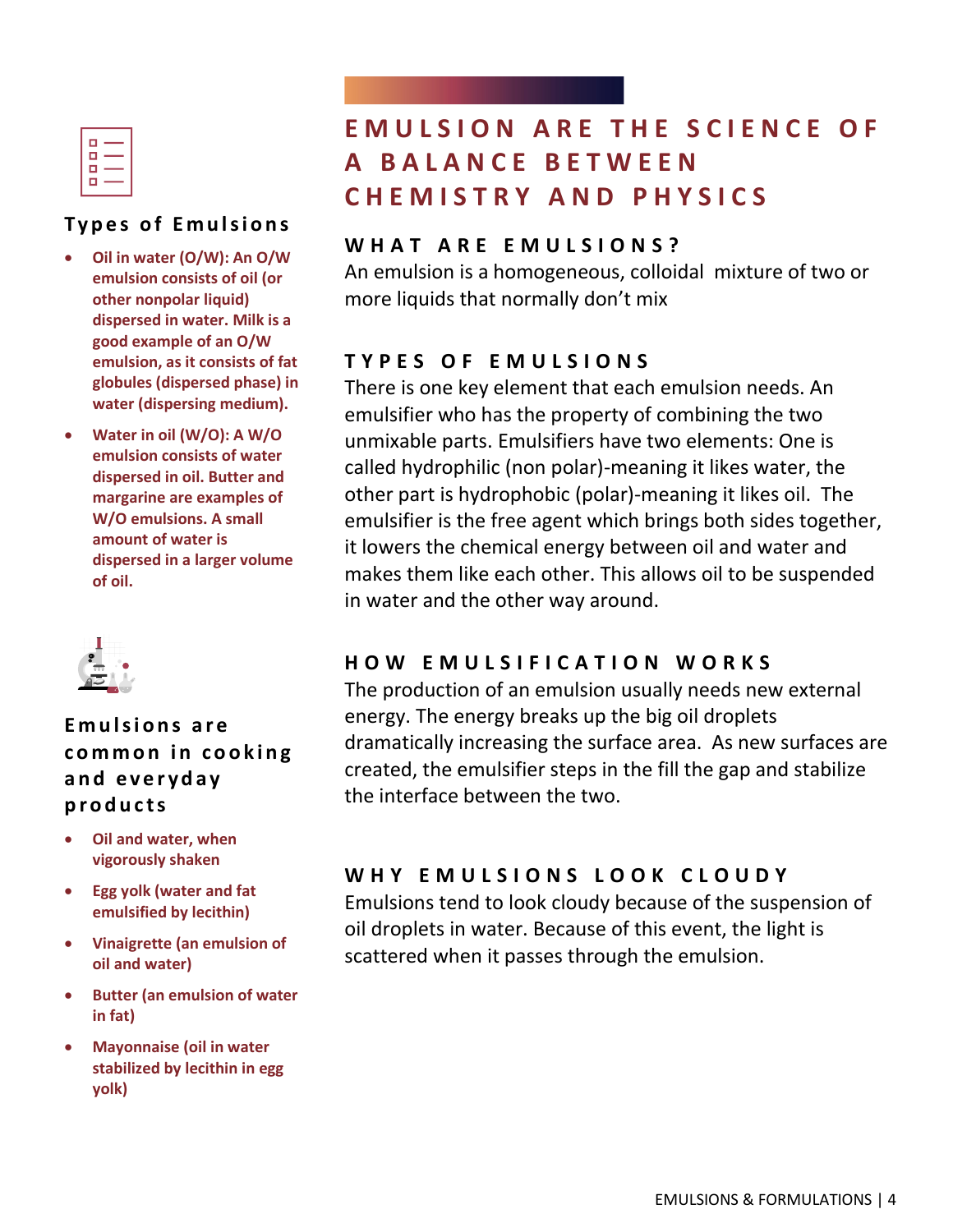

 $\mathbb{A}$ 

 $\circledR$ 

C

 $\mathbf{I}$  $\mathbf{L}$ 

**E m u l s i f i c a t i o n o c c u r s v i a s e v e r a l m e c h a n i s m s**

### **H O W E M U L S I F I C A T I O N**

#### **W O R K S**

#### **E X A M P L E S O F C O M M O N E M U L S I F I E R S**

- Soy lecithin
- Egg yolk (which contains lecithin)
- Sodium phosphate
- Cellulose
- Quillajah extract
- Polysorbate 20 and 80
- Mustard
- DATEM (diacetyl tartaric acid ester of monoglyceride)
- Sodium stearoyl lactylate

#### **H O W E M U L S I F I C A T I O N W O R K S** -

Mechanical mixing-external force breaks liquids into smaller particles, so it takes longer for the components to separate. For example, if you shake a bottle of oil and water, it separates pretty quickly. If you use a blender, the emulsion takes longer to revert to its previous state.

Some emulsifiers reduce the interface surface tension between the two liquids, allowing them to mix. Surfactants work using this principle.

Some emulsifiers encapsulate or form a film over one component of a mixture. The coated particles repel each other, so the contents remain evenly dispersed.



An emulgent may increase liquid viscosity (resistance to flow or deformation) so it's easier for particles to remain suspended

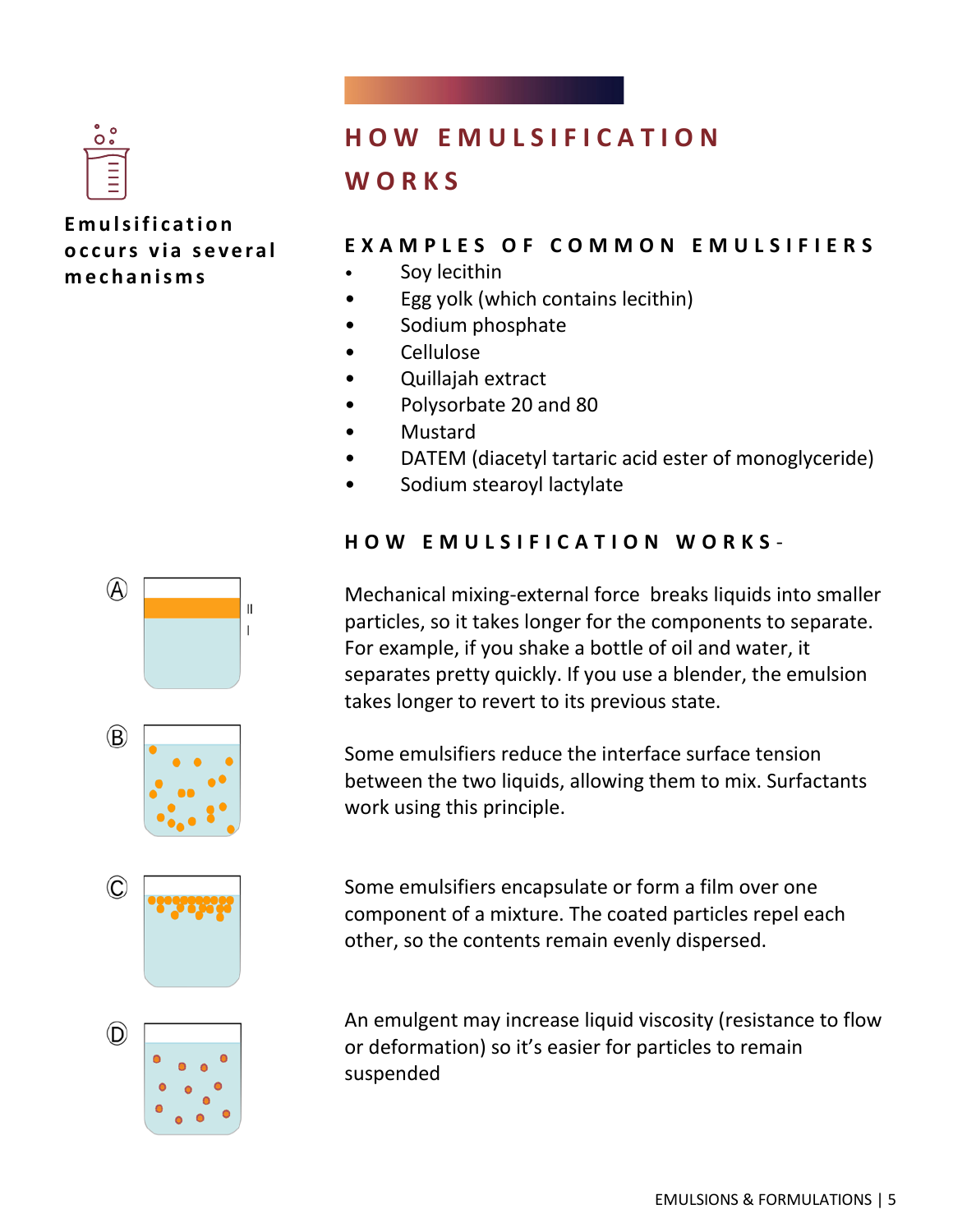# WHAT'S NEXT

#### **A P P L I C A T I O N S**

A lot of times, businesses want to transform their material into more readily acceptable forms. The emulsions allow us to create a product from two self-repelling liquids and by so doing create a better and more functional product.

#### WHY WORK WITH US

Custom tailored solutions that take into account primary packaging materials, compatibility of formulation ingredients and stability over time. All formulations are also highly bioavailable with organic options available. Either we can help get your concept off the ground or maybe you are looking for a way to improve your existing formulation. We are going to support your idea from start to finish.



*The emulsions allow us to create a product from two selfrepelling liquids and by so doing create a better and more functional product*